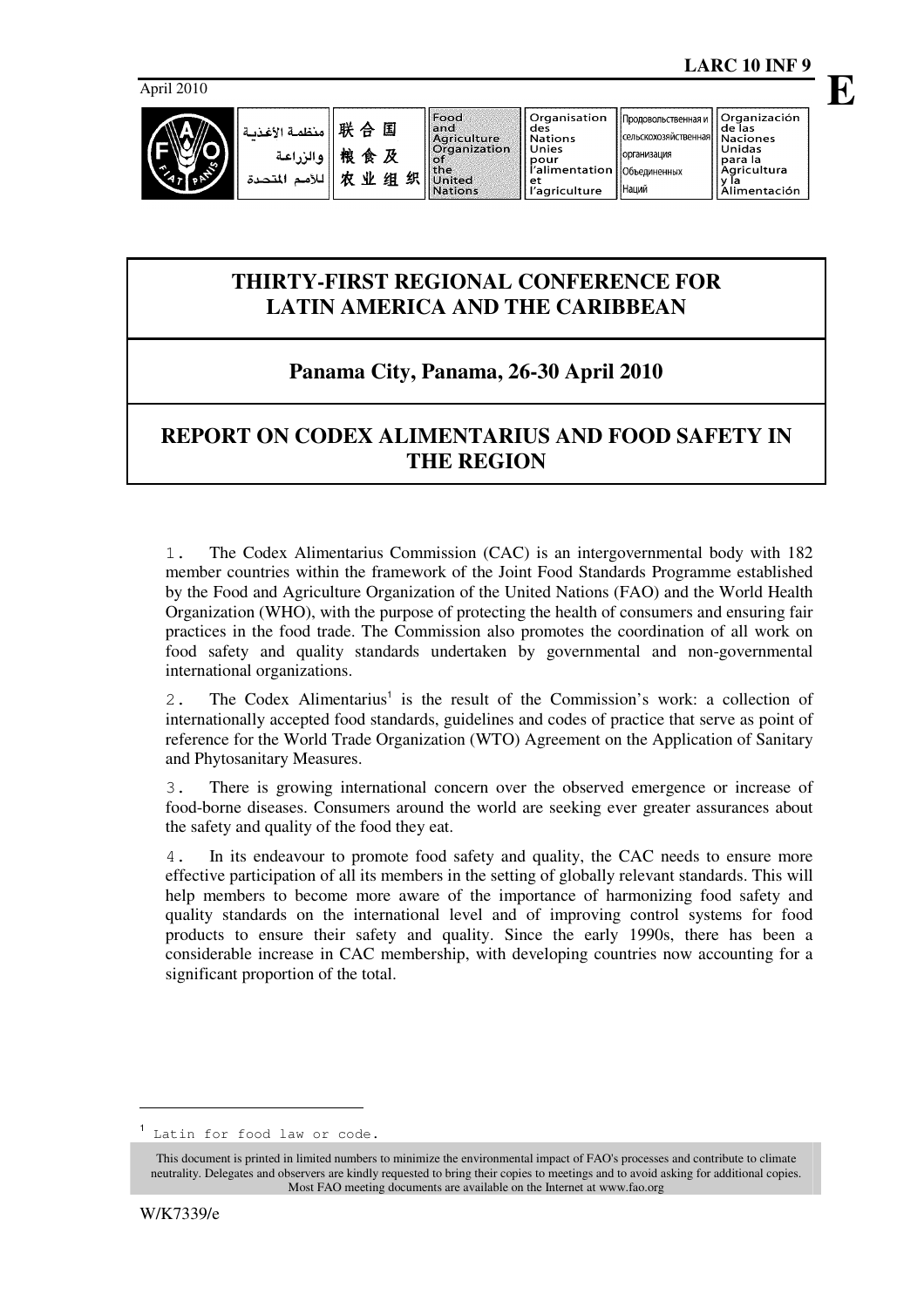### **I. Participation of Latin American and Caribbean countries in Codex meetings (2007-2009)**

#### **A. Background**

5. All Codex members should be able to participate in all stages of the standards development process, including submission of written comments and physical presence at meetings. The only way to interact with other delegations and to take part in a dynamic process of decision-making is to actually participate in person, even though written comments made during Steps 3, 5, 6 and 8 are taken into consideration at the meetings.

6. Preparation of a proposed draft text at Step 2 does not require the participation of all members as the Commission's subsidiary bodies generally entrust the preparation of a proposed draft to one member/observer or to a working group of members and observers. Similarly, there is no need for travel if the drafting is done electronically. However, if the drafting takes place at a meeting requiring physical presence, the ability of members to travel will impact on the composition of the group doing the drafting.

7. As regards the critical review of the Executive Committee that intervenes prior to Step 1 (review of new work proposals) and prior to Steps 5 and 8 (review of texts for adoption by the Commission), the problem of physical participation does not arise as the travel expenses of developing country members of the Executive Committee are covered by the Codex budget (Rule XIII.3). $<sup>2</sup>$ </sup>

#### **Participation of developing countries in the work of Codex. Discussion in FAO/WHO Committees**

8. The Commission considered matters relating to the participation of developing countries in Codex meetings at its  $31<sup>st</sup>$  Session. It agreed that this issue should be examined by the Committee on General Principles at its  $25<sup>th</sup>$  Session on the basis of a document prepared by the Secretariat that would include data on developing country participation in Codex meetings and proposals to improve the situation. The Commission also recommended that the Coordinating Committees should consider the matter and should report their views to its next session. Their respective conclusions would be presented to the  $32<sup>nd</sup>$  Session of the Commission for further consideration. The Commission also agreed to include a specific item on this matter in its agenda for the  $32<sup>nd</sup>$  Session.

9. This document reports the discussions held in the committees and the  $32<sup>nd</sup>$  Session of the Commission.

#### **Opinions on developing country participation expressed at Codex Committee and Commission sessions in 2008/2009**

#### **Coordinating Committee for Latin America and the Caribbean (CCLAC), 16th Session (Acapulco, Mexico, 10 to 14 November 2008)<sup>3</sup>**

10. The Coordinating Committee recalled that the Commission, at its  $31<sup>st</sup>$  Session, had recommended that the Coordinating Committees consider the matter of developing country participation and that they communicate their views to the  $32<sup>nd</sup>$  Session of the Commission. In response, the Codex Secretariat was gathering information for a document on this subject and

<sup>2</sup> Procedural Manual of the Codex Alimentarius Commission: http://www.codexalimentarius.net/web/procedural\_manual.jsp

 $^3$  Codex Alimentarius Commission, 32 $^{\rm nd}$  Session (Rome, 2009). Report of the  $16^{\rm th}$ Session of the FAO/WHO Coordinating Committee for Latin America and the Caribbean (Acapulco, Mexico, 2008) ALINORM 09/32/36, paras 6-8 and 33-40. http://www.codexalimentarius.net/web/archives.jsp?year=09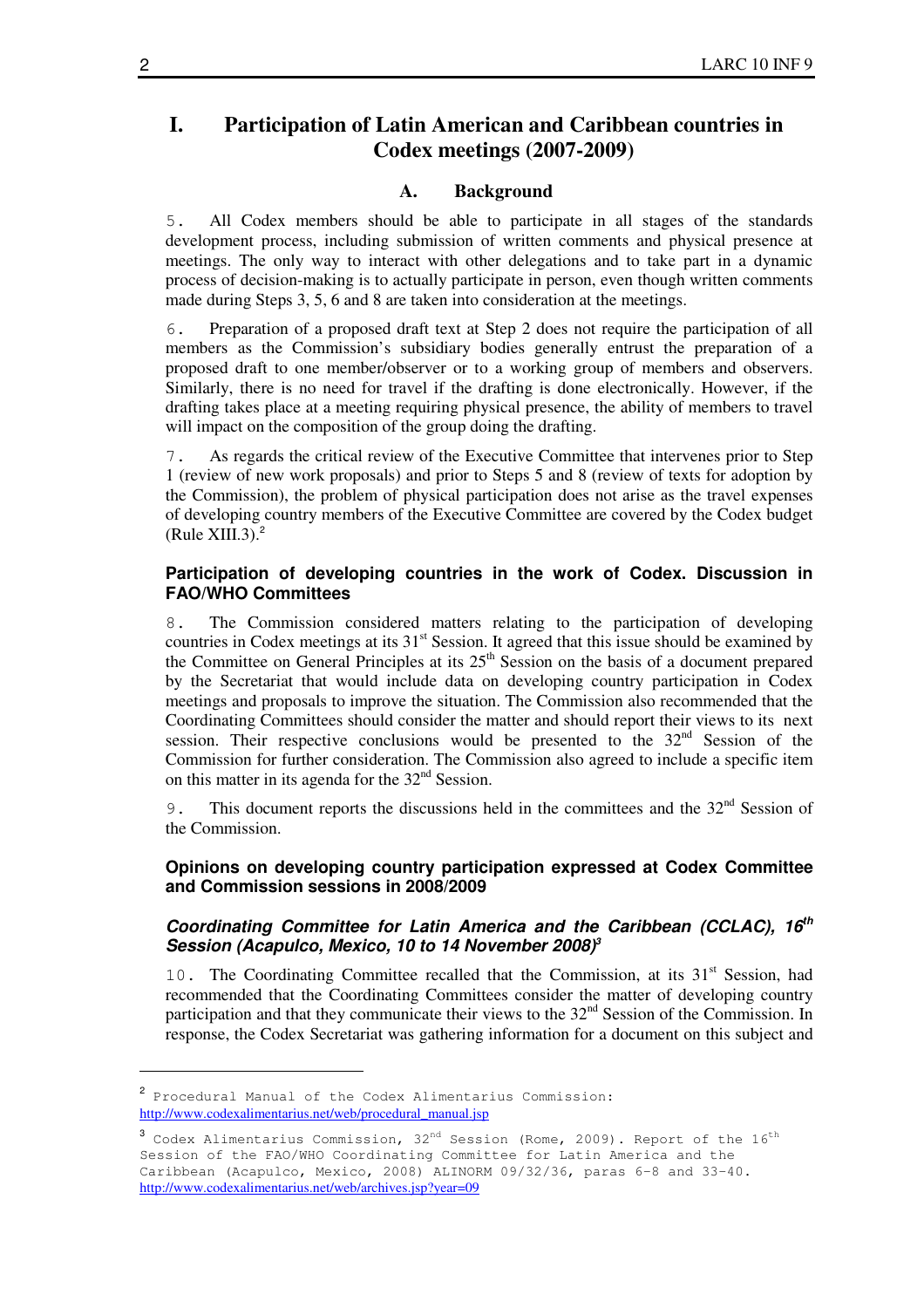$\overline{a}$ 

for a request from the WTO Committee on Sanitary and Phytosanitary Measures (SPS Committee) regarding the status of participation of developing countries in the work of the three standard-setting bodies.

11. Several delegations stated that the document should not only comprise statistics on participation but should also analyse the impact of the Codex Trust Fund on broadening the participation of developing countries. The Secretariat announced that the analysis of participation in the last 12 months was nearing completion. The delegations expressed their concern over the time frame for the study which would be insufficient to analyse the participation of developing countries. They therefore emphasized that such a study should analyse participation during a sufficiently long period of at least one to two years before the Codex Trust Fund was established. In addition, the study should be sent to countries sufficiently in advance of the next meeting of the Codex Committee on General Principles (CCGP).

12. The Delegation of Costa Rica<sup>4</sup>, on behalf of the working group on the Trust Fund, gave a presentation in which it highlighted the salient points of the document, including concern over the bias that had existed since the Fund's inception in favour of other regions and to the detriment of Latin America and the Caribbean, given the indicators and classification of developing countries. As an increasing number of countries of the region were ceasing to be eligible to the Fund in terms of the access criteria, even though continuing to be developing countries, the support given to the region was declining. The current situation was undermining the legitimacy of Codex standards, as those with universal application could only be adopted with equal participation of Codex members in the standards development process. Based on these observations, the Delegation presented the conclusions, requirements and proposals of the working group on new criteria for the allocation of funds from the Trust Fund.

13. The Committee expressed its full support for the conclusions, requirements and proposals put forward in the document. Many delegations requested that FAO and WHO review and revise the current criteria for classification and distribution of funds, as retention of the present system of classification by FAO and WHO could jeopardize the principle of neutrality that should govern both organizations in their role as administrators of third party funds. The following specific comments were made:

- the effective participation of developing countries should be taken into account;
- the current criteria of classification and fund distribution and the employment of country grouping were not justified and discriminated against Latin America and the Caribbean in relation to other regions, as they violated the principle of neutrality in an important intergovernmental negotiating forum such as Codex;
- the repeated and documented delays in final approval of travel authorizations resulted in a doubling of airfare, with a consequent waste of resources from the Trust Fund. Furthermore, the limited availability of staff at the Trust Fund Secretariat in Geneva hampered effective and timely communication between countries and the Secretariat. Clear and precise logistic procedures were needed to handle the administrative steps efficiently and within a reasonable time frame, including the timely dispatch of air tickets and daily allowances to attend a given meeting;
- the Trust Fund should not cover expenses for capacity building but should concentrate on helping countries participate in Codex meetings;
- administrative costs and decision-making in the management of the Trust Fund lacked the transparency intended at its creation;

 $^4$  FAO/WHO Coordinating Committee for Latin America and the Caribbean,  $16^{\rm th}$ Session (Acapulco, Mexico, 2008). Issues of significance to the Region. CX/LAC 08/16/9. ftp://ftp.fao.org/codex/cclac16/la16\_09e.pdf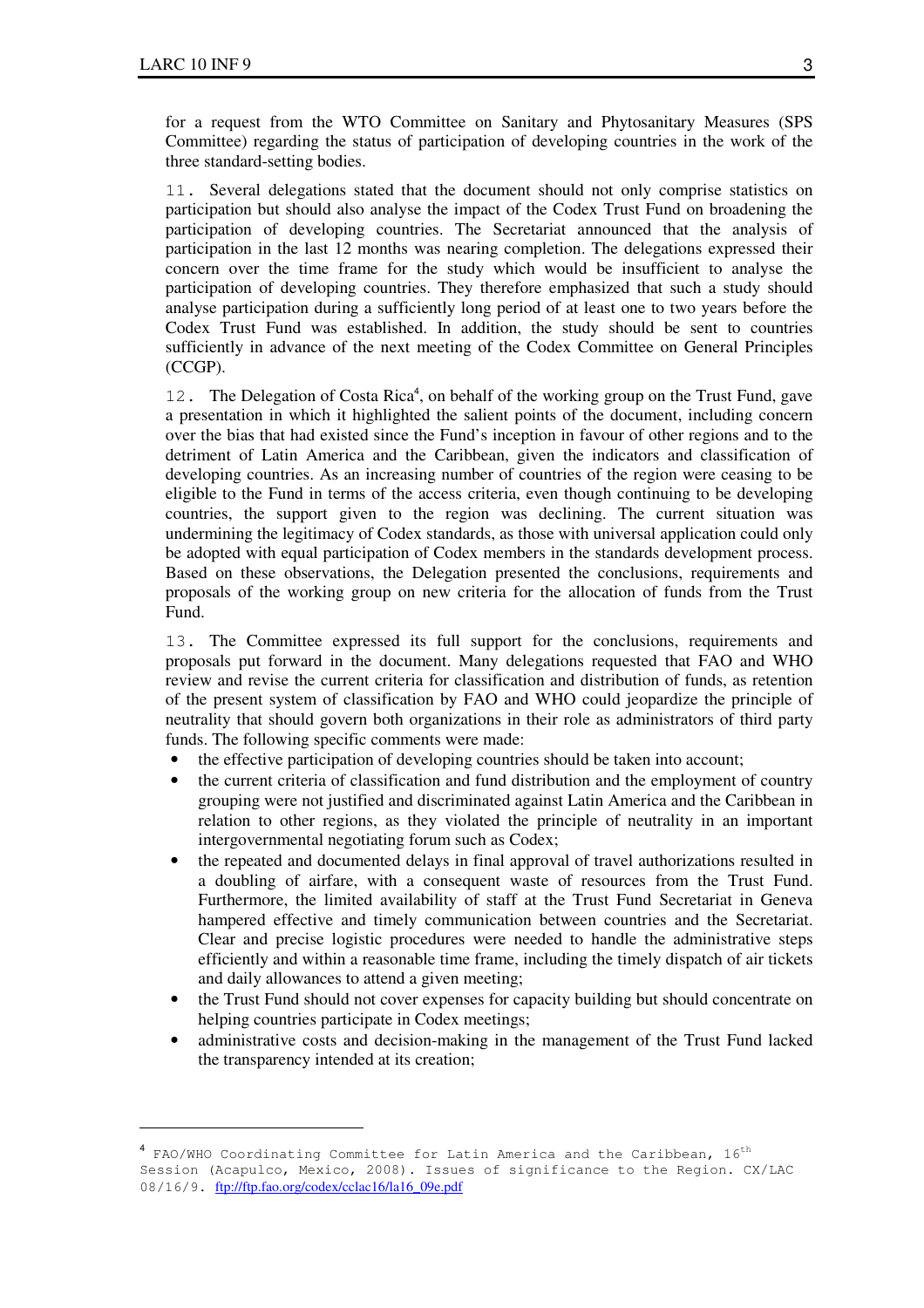• the new criteria for the Trust Fund should take into account the measures adopted by beneficiary countries to align their national regulations with Codex standards.

14. The Representative of FAO recalled that the Trust Fund had been established to ensure neutrality and objectivity in managing contributions from donors to help developing countries participate in the Codex process. While the criteria for eligibility and allocation of funds reflected the desire and priorities of donors to focus their assistance on countries in greatest need, especially countries that would otherwise not be able to participate, the indicators that were currently used to determine the classification of beneficiary countries could be reviewed and improved, possibly under the forthcoming mid-term review of the Trust Fund. In view of the importance of the issue, FAO presented to the Thirtieth FAO Regional Conference for Latin America and the Caribbean (April 2008) an information document analysing the participation of developing countries in Codex meetings in the period 2005-2007.

15. By way of conclusion, the Committee agreed to request the Secretariat of the Trust Fund to pay due attention to the proposals set out in Appendix II of the report and requested that FAO and WHO facilitate dialogue between donor and beneficiary countries so that identified concerns and proposals for improvement could be openly discussed.

#### **Codex Committee on General Principles<sup>5</sup> , 25th Session (Paris, 30 March to 3 April 2009)<sup>6</sup>**

16. The subject of the Trust Fund was addressed at the  $25<sup>th</sup>$  Session of the CCGP during its examination of the participation of developing countries in the work of Codex. The Committee recalled that the plan of action for greater participation of developing countries in the work of the Codex featured under Goal 5 of the Codex Strategic Plan 2008-2013. In this connection, the Committee pointed out that there were other appropriate mechanisms for promoting the participation of developing countries, such as mentoring, cooperation between Codex Contact Points, the co-hosting of Codex sessions, the organization of national and regional seminars/workshops and South-South cooperation. The Committee acknowledged that stimulating capacity building in developing countries was an undertaking of vital importance to ensure the enhanced participation of developing countries in the work of Codex.

17. Some members stated that earlier distribution of Codex working documents, especially in languages other than English, would also facilitate effective participation of Codex members. Several delegations stressed that the level of developing country participation in the work of Codex continued to be insufficient, in spite of efforts made through the Codex Trust Fund to rectify inequalities in participation between industrialized countries and developing countries. In their opinion, the problem was related to the Codex structure, to the way its meetings were organized, to the difficulties in obtaining visas, and to the availability of documents in French and Spanish, and there was an urgent need to remedy the situation to ensure legitimacy and transparency of process. Reference was also made to the number of working groups that operated on the basis of in-person meetings, at which developing country presence was even lower than at the more formal meetings.

#### **Codex Alimentarius Commission, 32nd Session (Rome, 29 June to 4 July 2009)**<sup>7</sup>

18. The Representative of WHO, on behalf of FAO and WHO, informed the Commission that a mid-term evaluation of the project was planned to assess its achievements and provide

<sup>5</sup> CCGP

 $^6$  Report of the 25<sup>th</sup> Session of the Codex Committee on General Principles (Paris, France, March/April 2009) ALINORM 09/32/33 paras. 118-140. See http://www.codexalimentarius.net/web/archives.jsp?year=09<br>7. Gadew Mismantarius. Germi aci ar. 20<sup>nd</sup>, Gaas

Codex Alimentarius Commission, 32<sup>nd</sup> Session (Rome, 2009) ALINORM 09/32/REP paras. 272-295. See http://www.codexalimentarius.net/web/archives.jsp?year=09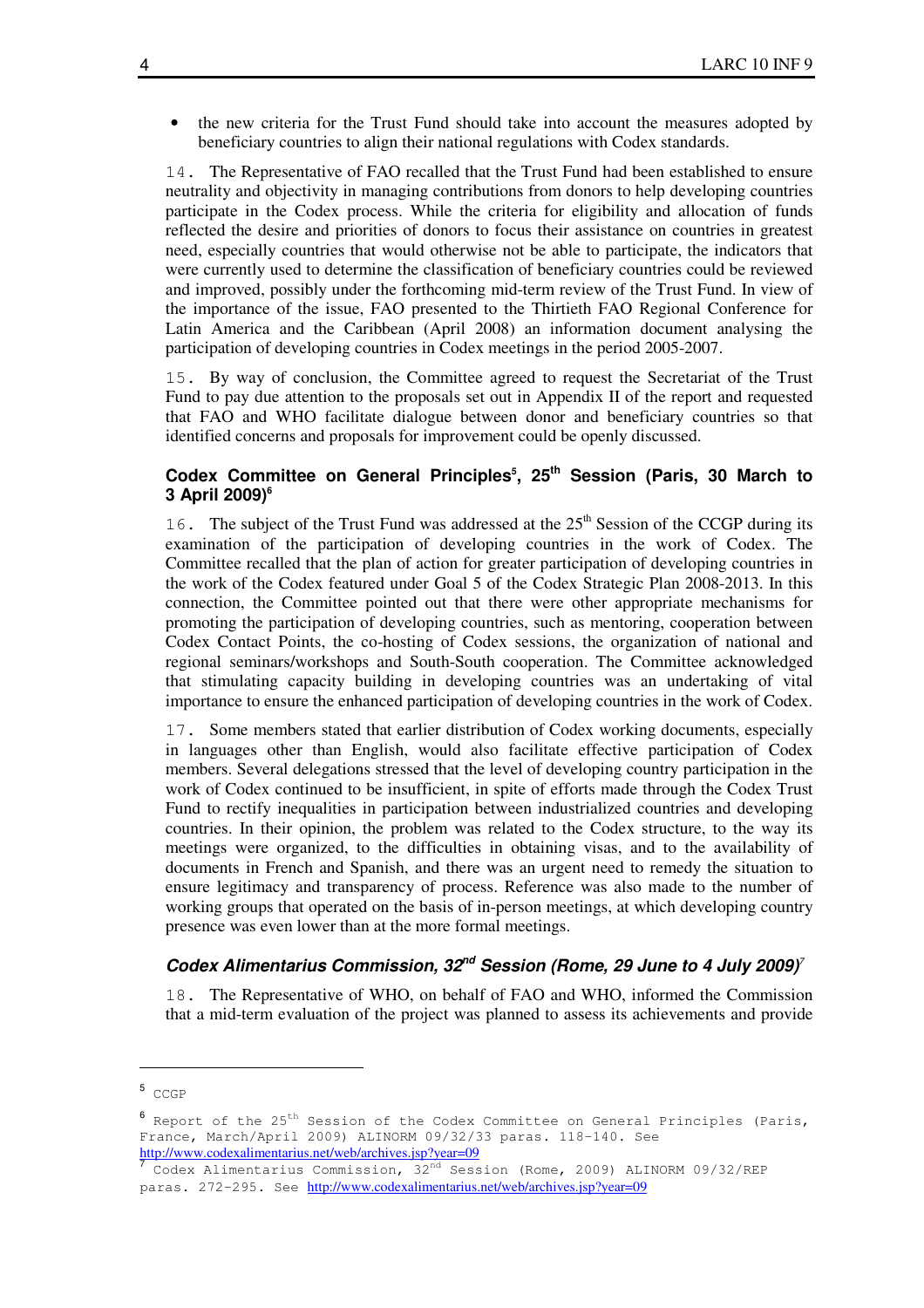strategic direction for the second half of the project, as well as for its possible extension beyond the 12-year period, and drew the attention of the Commission to the draft proposal.

19. Noting the critical role of the Trust Fund in ensuring the participation of developing countries in the Codex process, some delegations suggested that resources be increased by seeking new ways of obtaining extrabudgetary contributions from donors, including South-South cooperation, thus extending the duration of the project beyond 12 years. These delegations noted that transparency, efficiency and equity in the distribution of the Fund was crucial and suggested that the allocation criteria for the Fund be reviewed to better reflect the socio-economic situation of individual countries. Some delegations suggested that the creation of regional funds should also be considered as an alternative mechanism.

20. As regards the distribution of the Fund, Mexico, speaking as Coordinator for Latin America and the Caribbean, expressed the concern of the region that the current allocation did not fully reflect country needs.

21. With regard to the concerns expressed by delegations about transparency in Fund allocation to different country groups, the WHO Representative reminded the Commission that at the project's inception it had been agreed to allocate 60% of the Fund to Group 1 (least developed countries and other low-income countries), 30% to Group 2 (lower middle-income countries) and 10% to Group 3 (upper middle-income countries), with a support period of 7, 5 and 3 or 4 years respectively, and that each country's status had been reviewed every year on the basis of the report of the relevant UN agencies. The Representative also noted that the donors had contributed to the Trust Fund in support of these criteria and that the need for and implications of modifying the allocation criteria would be considered at the mid-term review.

22. The Commission supported the conclusions of the Chair that the main solutions to the problems of participation were to strengthen the Trust Fund and to concentrate on FAO and WHO capacity-building activities in the developing countries; to encourage co-hosting of Codex sessions; to employ mentoring mechanisms through intraregional cooperation and the exchange of experiences, especially among Codex Contact Points; South-South cooperation; and to ensure the timely distribution of documents in the official languages. The Commission agreed that these measures would contribute towards implementing Goal 5 of the Strategic Plan 2008-2013, and noted that they could be considered in conjunction with the Mid-Term Evaluation of the Trust Fund.

#### **B. Tables of participation of LAC countries in Codex meetings (July 2007-July 2009)**

23. **Scope.** Participation was examined on the basis of physical presence of Codex member countries at meetings of the Commission and its Committees from July 2007 to July 2009. The compiled data relate to 38 Codex meetings.

24. **Method.** The data on attendance of member countries were taken from the lists of participants in Codex meeting reports. The presence of each member country was noted manually, without consideration of the size of delegation.

25. **Results.** The results per subregion and meeting are given in Tables 1 and 2 respectively. The tables indicate that Committee meetings with highest LAC participation (12 or more countries) during this period were those of the Committee on Food Hygiene (November 2007 and December 2008), the Committee on Fresh Fruits and Vegetables (May 2008), and the Committee on Food Labelling (May 2008 and May 2009).

26. There was a much higher participation of LAC countries in the  $16<sup>th</sup>$  Session of the FAO/WHO Coordinating Committee for Latin America and the Caribbean (Mexico, November 2008) with 76% of the LAC total attending, against  $64\%$  in the 15<sup>th</sup> Session of the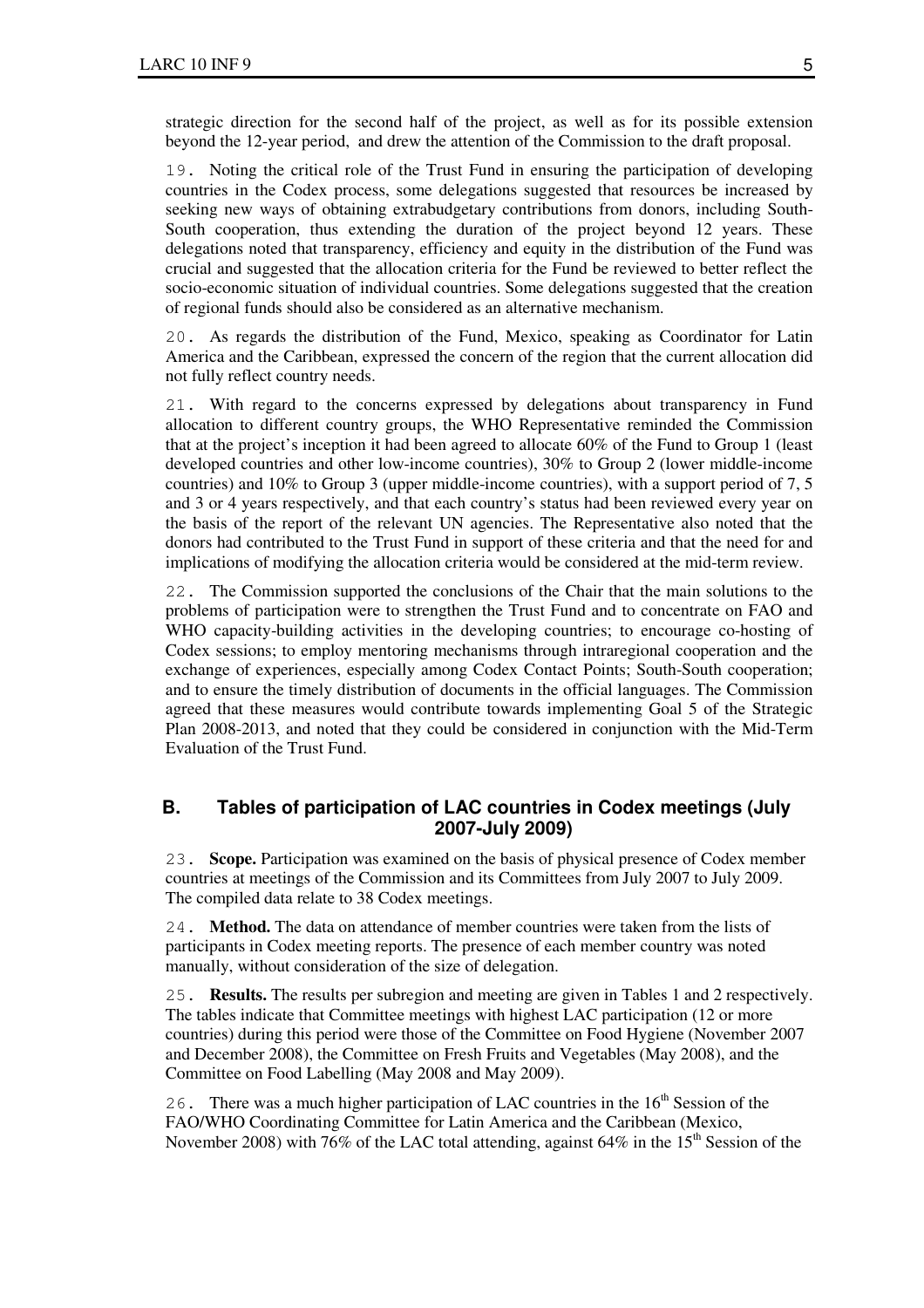Coordinating Committee (Argentina, November 2006), as reported to the FAO Regional Conference in 2008.<sup>8</sup>

27. The participation of LAC countries in Codex Alimentarius Commission sessions (67% for July 2008 and 58% for July 2009) remained similar to the participation reported for the previous biennium (58% for July 2006 and 61% for July 2007) to the FAO Regional Conference in 2008. Mexico is the only LAC country that formally hosts a committee: the Committee on Fresh Fruits and Vegetables. Guatemala hosted the Committee on Food Hygiene for 2008 only.

28. Graphs 1, 2 and 3 track country attendance of Codex Committee and Commission meetings during this period. Graph 1 shows that Cuba has by far the highest participation among the Caribbean countries (19/38); Graph 2 shows that Mexico (24/38) and Costa Rica (22/38) top participation of the Central America and Mexico subregion; while Graph 3 identifies Brazil as the leading South American participant (35/38), followed by Argentina (26/38) and Chile (22/38).

29. Table 3 provides information on the level of participation of countries with Trust Fund (TF) support for 2008 by Codex region.<sup>9</sup>

<sup>&</sup>lt;sup>8</sup> 30<sup>th</sup> FAO Regional Conference for Latin America and the Caribbean (LARC/08/INF/7) ftp://ftp.fao.org/docrep/fao/meeting/013/k1757e.pdf

<sup>9</sup> *FAO/WHO Project and Trust Fund for Enhanced Participation in Codex*. June 2009. ALINORM 09/32/9E. ftp://ftp.fao.org/codex/CAC/CAC32/al3209Ee.pdf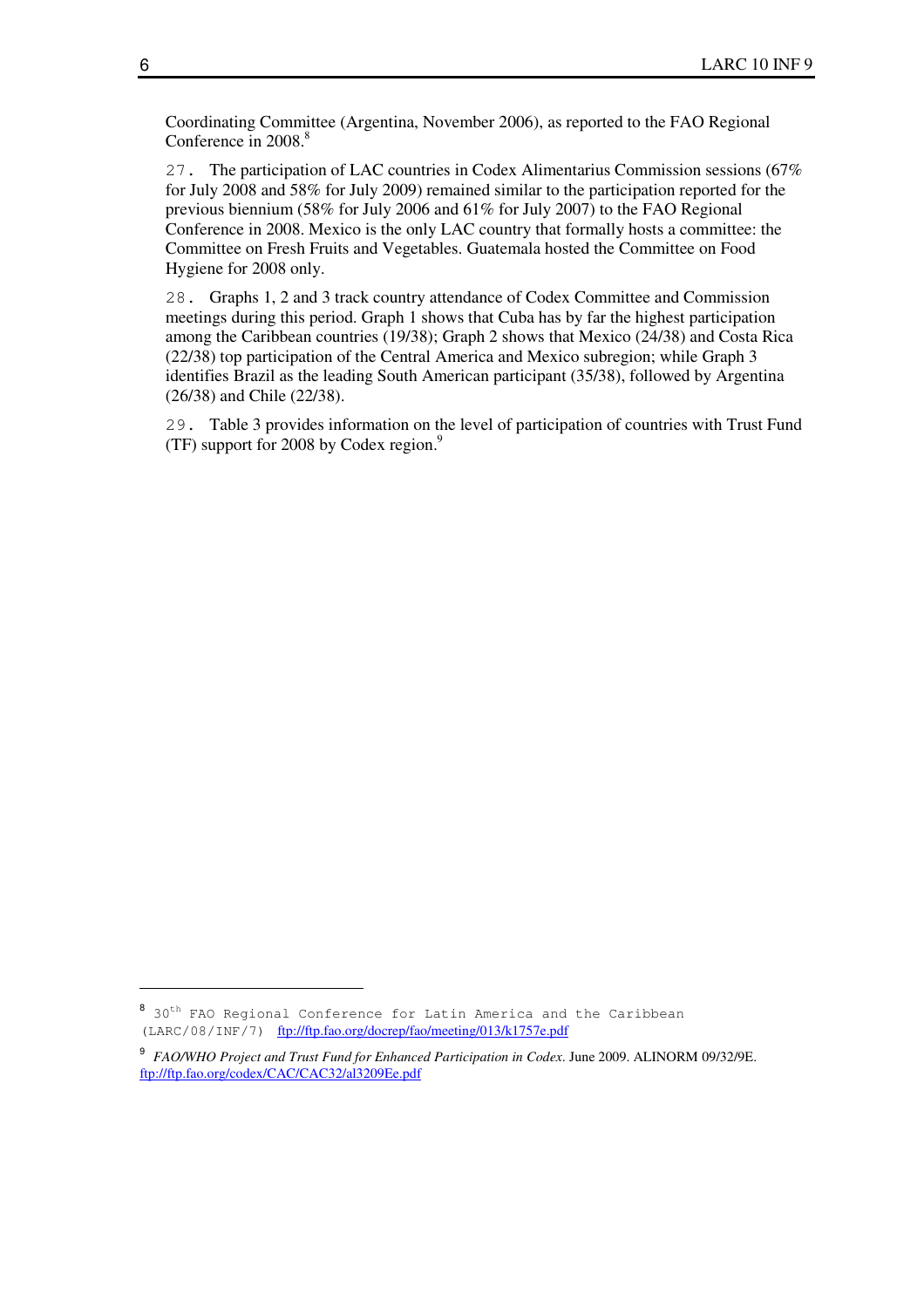| <b>COUNTRIES</b>                                                    | ուսցννεπmental Task Force on Food<br>Derived from Biotechnology (Japan, Sept.<br>07)<br>$\frac{6}{5}$<br>R<br>Session of the<br>$\bar{t}$ | a on<br>in Foods<br>of the Committee<br>Veterinary Drugs i<br>(USA, Sept 07)<br>Session<br>Residues of<br>$17^{\rm th}$ | October<br>۶,<br>1 <sup>st</sup> Session of the Ad Hoc<br>Intergovernmental Task Force on<br>Antimicrobial Resistance (Korea,<br>07 | Food<br>16 <sup>th</sup> Session of the Committee on Fo<br>Import and Export Inspection and<br>Certification Systems (Australia, Nov<br>2007) | e on Nutrition<br>Uses<br>on of the Committee c.<br>s for Special Dietary U<br>אלאי 207<br>Session of the C<br>Foods for Speci<br>and Foods<br>(Germany I<br>$29^{\text{th}}$ | on Food<br>39 <sup>th</sup> Session of the Committee<br>Hygiene (India, Nov 07) | of the Executive Committee<br>Alimentarius Commission<br>60 <sup>th</sup> Session of t<br>of the Codex Alii<br>(Italy, Dec 07)) | 1 <sup>st</sup> Session of the Ad Hoc<br>Intergovernmental Task Force on the<br>Processing and Handling of Quick Frozen<br>Foods (Thailand, Feb 08) | and<br>29 <sup>th</sup> Session of the Committee on Fish<br>Fishery Products (Norway, Feb 08) | g <sup>th</sup> Session of the Committee on Natural<br>Mineral Waters (Switzerland, Feb 08) | and<br>8 <sup>th</sup> Session of the Committee on Milk<br>Milk Products (New Zealand, Feb 08) | on Methods<br><sup>th</sup> Session of the Committee on Methods<br>Analysis and Sampling (Hungry, March<br>್ದೆ 4<br>ನಿ ಕ ® | 40 <sup>th</sup> Session of the Committee on Food<br>Additives (China, Apr 08) | 40 <sup>th</sup> Session of the Committee on<br>Pesticide Residues (China, Apr 08) | Ąpr<br>2 <sup>rd</sup> Session of the Committee on<br>Contaminants in Foods (Netherlands,<br>08) | Fresh<br>ay 08)<br>on Fre<br>14 <sup>th</sup> Session of the Committee of<br>Fruits and Vegetables (Mexico, | Committee on Food<br>May 08)<br>36 <sup>th</sup> Session of the<br>Labelling (Canada, | 61 <sup>st</sup> Session of the Executive Committee<br>of the Codex Alimentarius Commission<br>(Geneva, Jun 08) | 31 <sup>st</sup> Session of the Codex Alimentarius<br>Commission (Switzerland, Jul 08) |
|---------------------------------------------------------------------|-------------------------------------------------------------------------------------------------------------------------------------------|-------------------------------------------------------------------------------------------------------------------------|-------------------------------------------------------------------------------------------------------------------------------------|-----------------------------------------------------------------------------------------------------------------------------------------------|-------------------------------------------------------------------------------------------------------------------------------------------------------------------------------|---------------------------------------------------------------------------------|---------------------------------------------------------------------------------------------------------------------------------|-----------------------------------------------------------------------------------------------------------------------------------------------------|-----------------------------------------------------------------------------------------------|---------------------------------------------------------------------------------------------|------------------------------------------------------------------------------------------------|----------------------------------------------------------------------------------------------------------------------------|--------------------------------------------------------------------------------|------------------------------------------------------------------------------------|--------------------------------------------------------------------------------------------------|-------------------------------------------------------------------------------------------------------------|---------------------------------------------------------------------------------------|-----------------------------------------------------------------------------------------------------------------|----------------------------------------------------------------------------------------|
| <b>CARIBBEAN</b>                                                    | 1                                                                                                                                         |                                                                                                                         | 0                                                                                                                                   | $\mathbf 2$                                                                                                                                   |                                                                                                                                                                               | 3                                                                               | $\mathbf 0$                                                                                                                     | 0                                                                                                                                                   | 1                                                                                             | $\mathbf 2$                                                                                 | $\mathbf 0$                                                                                    | $\mathbf 2$                                                                                                                |                                                                                |                                                                                    | $\mathbf 2$                                                                                      | 4                                                                                                           | 4                                                                                     | 0                                                                                                               | 5                                                                                      |
| <b>CENTRAL</b><br><b>AMERICA &amp;</b><br><b>MEXICO</b>             | 3                                                                                                                                         | $\mathbf{3}$                                                                                                            | $\mathbf 2$                                                                                                                         | $\mathbf 2$                                                                                                                                   | $\mathbf{2}$                                                                                                                                                                  | 5                                                                               |                                                                                                                                 |                                                                                                                                                     | 1                                                                                             | 0                                                                                           |                                                                                                | 0                                                                                                                          | $\mathbf{2}$                                                                   | $\mathbf 2$                                                                        | 1                                                                                                | 3                                                                                                           | 3                                                                                     | 1                                                                                                               | 8                                                                                      |
| <b>SOUTH</b><br><b>AMERICA</b>                                      | 4                                                                                                                                         | 4                                                                                                                       | $\boldsymbol{2}$                                                                                                                    | 4                                                                                                                                             | 4                                                                                                                                                                             | 4                                                                               |                                                                                                                                 |                                                                                                                                                     | $\mathbf 2$                                                                                   | $\mathbf 2$                                                                                 | 3                                                                                              | 4                                                                                                                          | 3                                                                              | 5                                                                                  | $\mathbf 2$                                                                                      | 5                                                                                                           | 6                                                                                     | $\mathbf 2$                                                                                                     | 9                                                                                      |
| <b>Total</b><br>participation<br>of LAC<br>countries per<br>meeting | 8                                                                                                                                         | 8                                                                                                                       | 4                                                                                                                                   | 8                                                                                                                                             | $\overline{7}$                                                                                                                                                                | 12                                                                              | $\boldsymbol{2}$                                                                                                                | $\overline{\mathbf{c}}$                                                                                                                             | 4                                                                                             | 4                                                                                           | 4                                                                                              | 6                                                                                                                          | 6                                                                              | 8                                                                                  | 5                                                                                                | 12                                                                                                          | 13                                                                                    | 3                                                                                                               | 22                                                                                     |
| $\%$<br>participation<br>of LAC<br>countries per<br>meeting*        | 24                                                                                                                                        | 24                                                                                                                      | 12                                                                                                                                  | 24                                                                                                                                            | 21                                                                                                                                                                            | 36                                                                              | 6                                                                                                                               | 6                                                                                                                                                   | 12                                                                                            | 12                                                                                          | 12                                                                                             | 18                                                                                                                         | 18                                                                             | 24                                                                                 | 15                                                                                               | 36                                                                                                          | 39                                                                                    | 9                                                                                                               | 67                                                                                     |

### **Table 1: Meetings of Codex Alimentarius Committees and Commission for the period July 2007 to July 2008**

**\* % of LAC countries participating out of total number of LAC countries**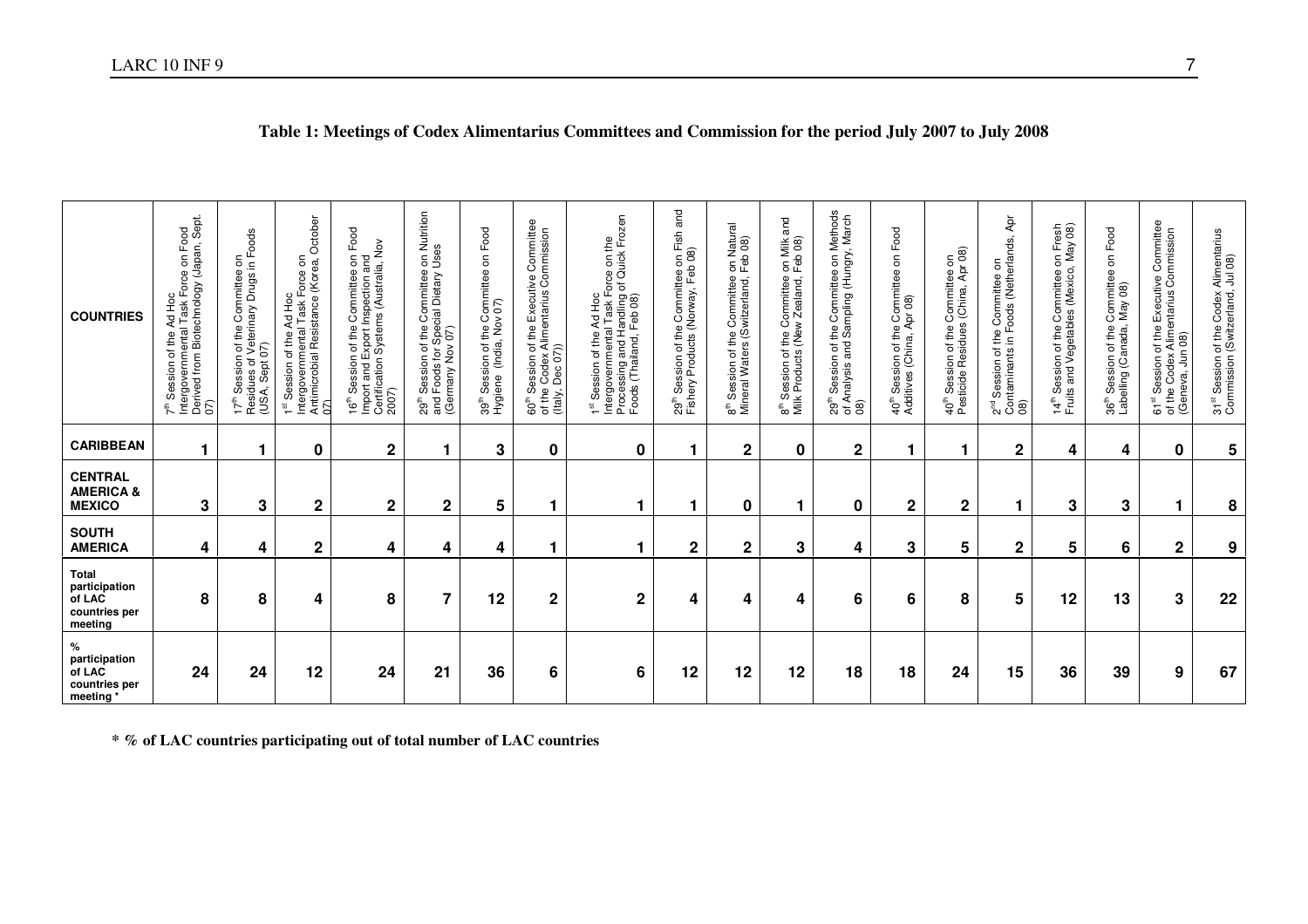| Table 2: Meetings of Codex Alimentarius Committees and Commission for the period July 2008 to July 2009 |
|---------------------------------------------------------------------------------------------------------|
|---------------------------------------------------------------------------------------------------------|

| % participation<br>of LAC<br>countries per<br>meeting | Total<br>participation of<br><b>LAC</b> countries<br>per meeting | <b>SOUTH</b><br><b>AMERICA</b> | <b>CENTRAL</b><br><b>AMERICA &amp;</b><br><b>MEXICO</b> | <b>CARIBBEAN</b> | <b>COUNTRIES</b>                                                                                                                                                                                                                                                                                                                                                                                                                                                                                                                                                                            |
|-------------------------------------------------------|------------------------------------------------------------------|--------------------------------|---------------------------------------------------------|------------------|---------------------------------------------------------------------------------------------------------------------------------------------------------------------------------------------------------------------------------------------------------------------------------------------------------------------------------------------------------------------------------------------------------------------------------------------------------------------------------------------------------------------------------------------------------------------------------------------|
| 15                                                    | 5                                                                | 3                              |                                                         | ٠                | 24 <sup>th</sup> Session of the Committee on<br>Processed Fruits and Vegetables<br>(USA, Sept 08)                                                                                                                                                                                                                                                                                                                                                                                                                                                                                           |
| 6                                                     | $\overline{2}$                                                   |                                |                                                         | $\bf{0}$         | $\rm \ddot{\rm 8}$<br>$\mathsf{S}% _{T}=\mathsf{S}_{T}\!\left( a,b\right) ,\mathsf{S}_{T}=\mathsf{S}_{T}\!\left( a,b\right) ,\mathsf{S}_{T}=\mathsf{S}_{T}\!\left( a,b\right) ,\mathsf{S}_{T}=\mathsf{S}_{T}\!\left( a,b\right) ,\mathsf{S}_{T}=\mathsf{S}_{T}\!\left( a,b\right) ,\mathsf{S}_{T}=\mathsf{S}_{T}\!\left( a,b\right) ,\mathsf{S}_{T}=\mathsf{S}_{T}\!\left( a,b\right) ,\mathsf{S}_{T}=\mathsf{S}_{T}\!\left( a,b\right) ,\mathsf{S}_{T}=\mathsf{S}_{T}\!\left$<br>∠ ⊤ Session of the Ad Hoc<br>Intergovernmental Task Force on<br>Antimicrobial Resistance (Korea, C<br>08) |
| 3                                                     |                                                                  |                                | 0                                                       | $\bf{0}$         | Session of the FAO/WHO<br>rdinating Committee for Europe<br>and, Oct 08)<br>Coordinating (<br>(Poland, Oct (<br>$26^{\text{th}}$                                                                                                                                                                                                                                                                                                                                                                                                                                                            |
| 24                                                    | 8                                                                | 3                              | 3                                                       | $\mathbf{2}$     | 17 <sup>th</sup> Session of the Committee on<br>Food Import and Export Inspection<br>and Certification Systems<br>(Philippines, Nov 08)                                                                                                                                                                                                                                                                                                                                                                                                                                                     |
| 76                                                    | 25                                                               | 9                              | 8                                                       | 8                | Coordinating Committee for Latin<br>America and the Caribbean (Mexico,<br>Nov 08)<br>16 <sup>th</sup> Session of the FAO/WHO                                                                                                                                                                                                                                                                                                                                                                                                                                                                |
| 15                                                    | 5                                                                | 4                              | 1                                                       | 0                | 30 <sup>th</sup> Session of the Committee on<br>Nutrition and Foods for Special<br>Dietary Uses (South Africa, Nov 08)                                                                                                                                                                                                                                                                                                                                                                                                                                                                      |
| 42                                                    | 14                                                               | 4                              | $\overline{7}$                                          | 3                | 40 <sup>th</sup> Session of the Committee on<br>Food Hygiene (Guatemala, Dec 08)                                                                                                                                                                                                                                                                                                                                                                                                                                                                                                            |
| 3                                                     |                                                                  |                                | $\bf{0}$                                                | 0                | of the FAO/WHO<br>g Committee for Near<br>a, Jan 09)<br>5 <sup>th</sup> Session of t<br>Coordinating C<br>East (Tunisia,                                                                                                                                                                                                                                                                                                                                                                                                                                                                    |
| 3                                                     |                                                                  |                                | 0                                                       | 0                | Committee for Africa<br>09)<br>FAO/WHO<br>Session of the<br>Coordinating (<br>(Ghana, Feb (<br>$18^{\rm th}$                                                                                                                                                                                                                                                                                                                                                                                                                                                                                |
| 15                                                    | 5                                                                | 4                              | 1                                                       | 0                | 21 <sup>st</sup> Session of the Committee on<br>Fats and Oils (Malaysia, Feb 09)                                                                                                                                                                                                                                                                                                                                                                                                                                                                                                            |
| 15                                                    | 5                                                                | 3                              | $\mathbf 2$                                             | 0                | 3 <sup>rd</sup> Session of the Committee on<br>Contaminants in Foods (Netherlands,<br>Mar 09)                                                                                                                                                                                                                                                                                                                                                                                                                                                                                               |
| 15                                                    | 5                                                                | 4                              |                                                         | 0                | g<br>41 <sup>st</sup> Session of the Committee of Food Additives (China, Mar 09)                                                                                                                                                                                                                                                                                                                                                                                                                                                                                                            |
| 12                                                    | 4                                                                | 3                              | 0                                                       |                  | 30 <sup>th</sup> Session of the Committee on<br>Methods of Analysis and Sampling<br>(Hungary, Mar 09)                                                                                                                                                                                                                                                                                                                                                                                                                                                                                       |
| 33                                                    | 11                                                               | 6                              | 3                                                       | $\mathbf{2}$     | 25 <sup>th</sup> Session of the Committee on<br>General Principles (France, April 09)                                                                                                                                                                                                                                                                                                                                                                                                                                                                                                       |
| 21                                                    | 7                                                                | 4                              | 1                                                       | $\mathbf 2$      | the Committee on<br>dues (China, Apr 09)<br>41 <sup>st</sup> Session of the C<br>Pesticide Residues                                                                                                                                                                                                                                                                                                                                                                                                                                                                                         |
| 36                                                    | 12                                                               | 3                              | 4                                                       | 5                | 37 <sup>th</sup> Session of the Committee on<br>Food Labelling (Canada, May 09)                                                                                                                                                                                                                                                                                                                                                                                                                                                                                                             |
| 9                                                     | 3                                                                | $\mathbf 2$                    |                                                         | 0                | Committee of the Codex Alimentarius<br>Commission (Italy, Jun 09)<br>Session of the Executive<br>62 <sup>nd</sup>                                                                                                                                                                                                                                                                                                                                                                                                                                                                           |
| 24                                                    | 8                                                                | 4                              | 3                                                       |                  | g<br>Ξ.<br>18 <sup>th</sup> Session of the Committee<br>Residues of Veterinary Drugs i<br>Foods (Italy, Jul 09)                                                                                                                                                                                                                                                                                                                                                                                                                                                                             |
| 58                                                    | 19                                                               | 9                              | 6                                                       | 4                | 32 <sup>nd</sup> Session of the Codex<br>Alimentarius Commission (Italy, July<br>(9)                                                                                                                                                                                                                                                                                                                                                                                                                                                                                                        |

**\* % of LAC countries participating out of total number of LAC countries**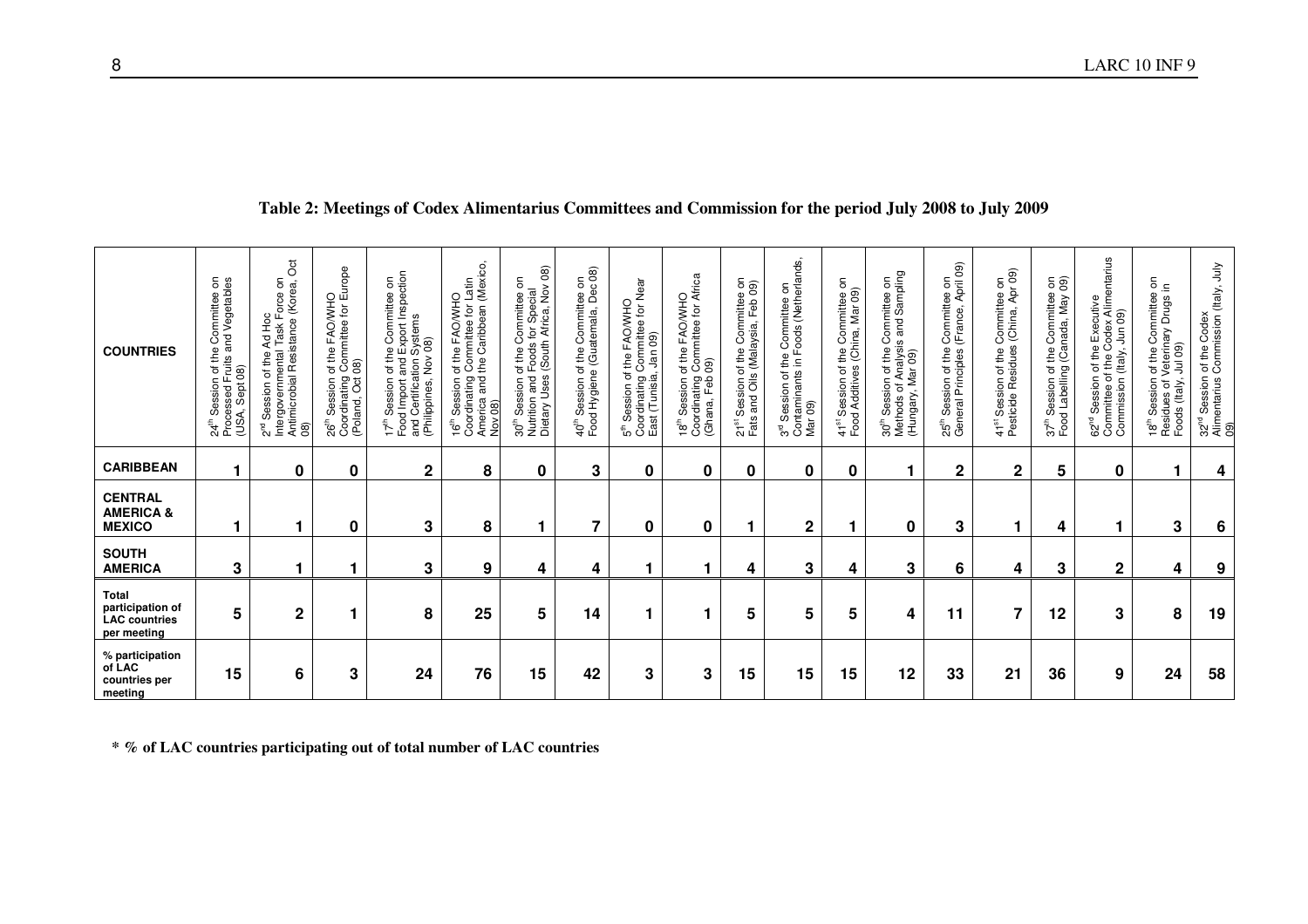

**Graph 1: Level of participation of Caribbean countries in CODEX meetings. Number of meetings attended 2007 – 2009**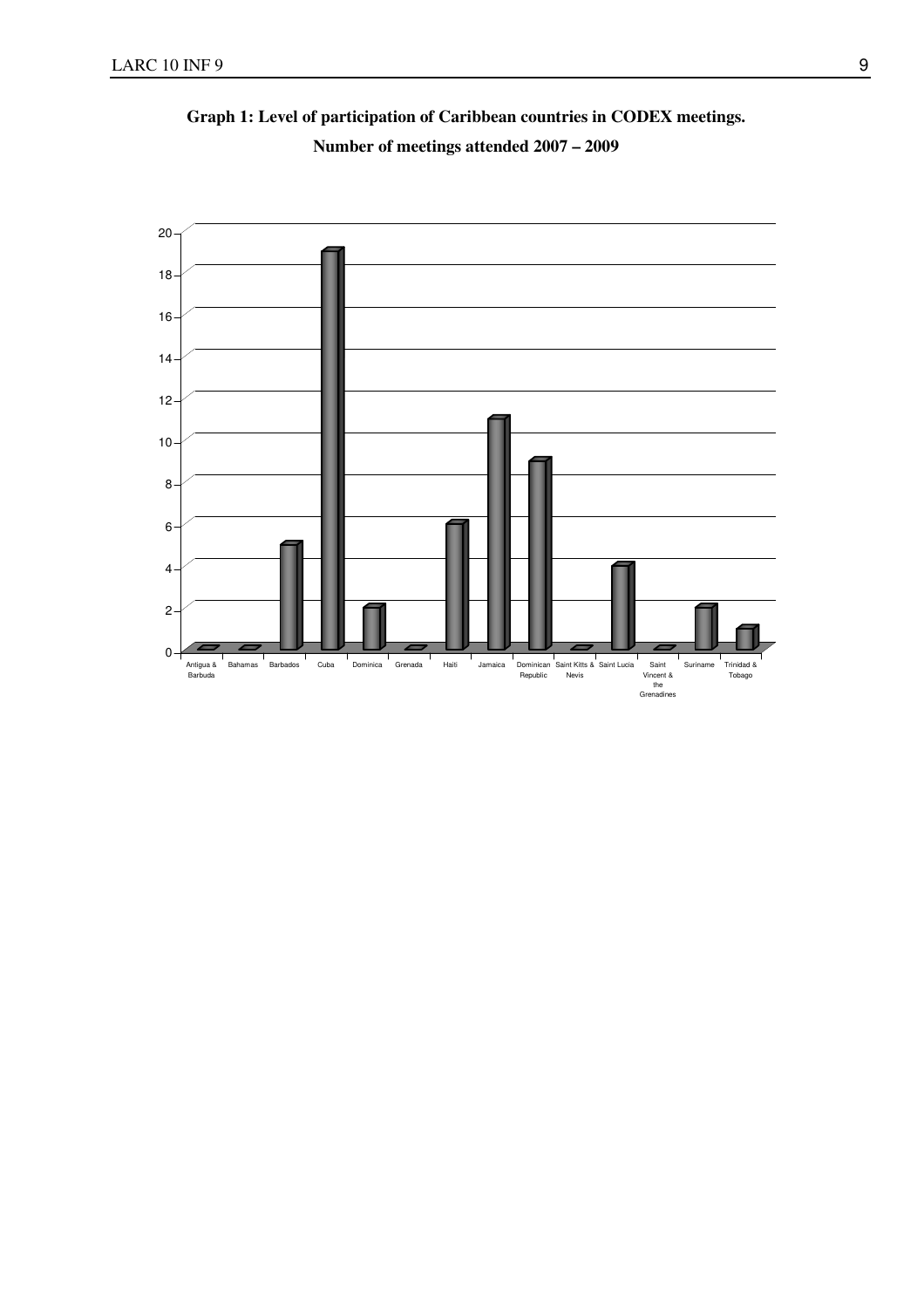

**Graph 2: Level of participation of countries of Central America and Mexico in CODEX meetings. Number of meetings attended 2007-2009**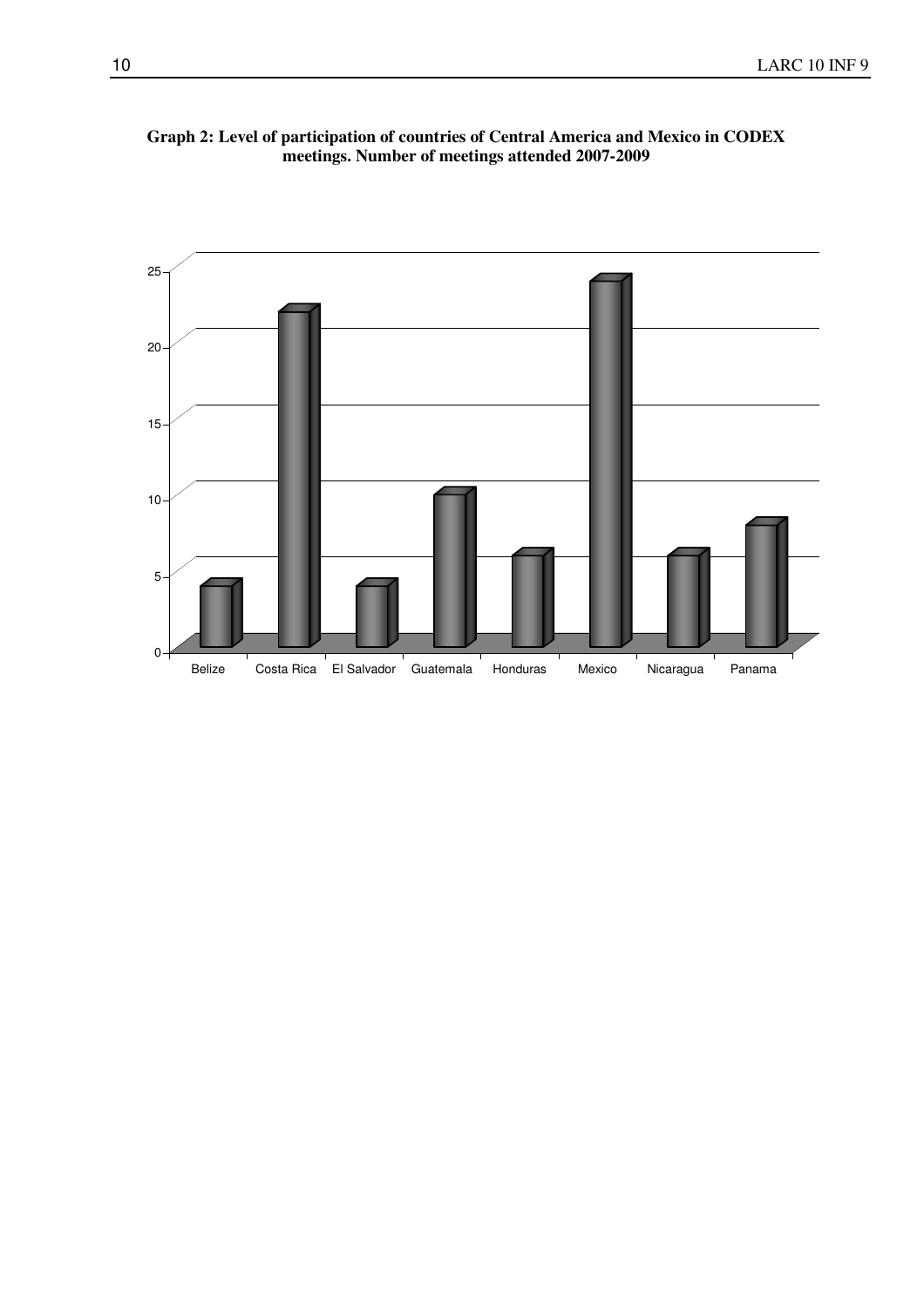

**Graph 3: Level of participation of countries of South America in CODEX meetings. Number of meetings attended 2007-2009** 

| Table 3: Level of country participation in Codex meetings 2008 with |  |
|---------------------------------------------------------------------|--|
| <b>Trust Fund support, by Region</b>                                |  |

| <b>Codex Region</b>                | $N^{\circ}$ of eligible<br>countries | $N^{\circ}$ of<br>countries with<br><b>TF</b> support | $\%$<br>participation<br>with support |
|------------------------------------|--------------------------------------|-------------------------------------------------------|---------------------------------------|
| Africa                             | 44                                   | 30                                                    | 68%                                   |
| Asia                               | 19                                   | 17                                                    | 89%                                   |
| Europe                             | 22                                   | 12                                                    | 55%                                   |
| Latin America<br>and the Caribbean | 29                                   | 18                                                    | 62%                                   |
| Near East                          | 12                                   | 6                                                     | 50%                                   |
| Southwest Pacific                  | 9                                    | 7                                                     | 78%                                   |
| <b>Total for 2008</b>              | 135                                  | 90                                                    | 67%                                   |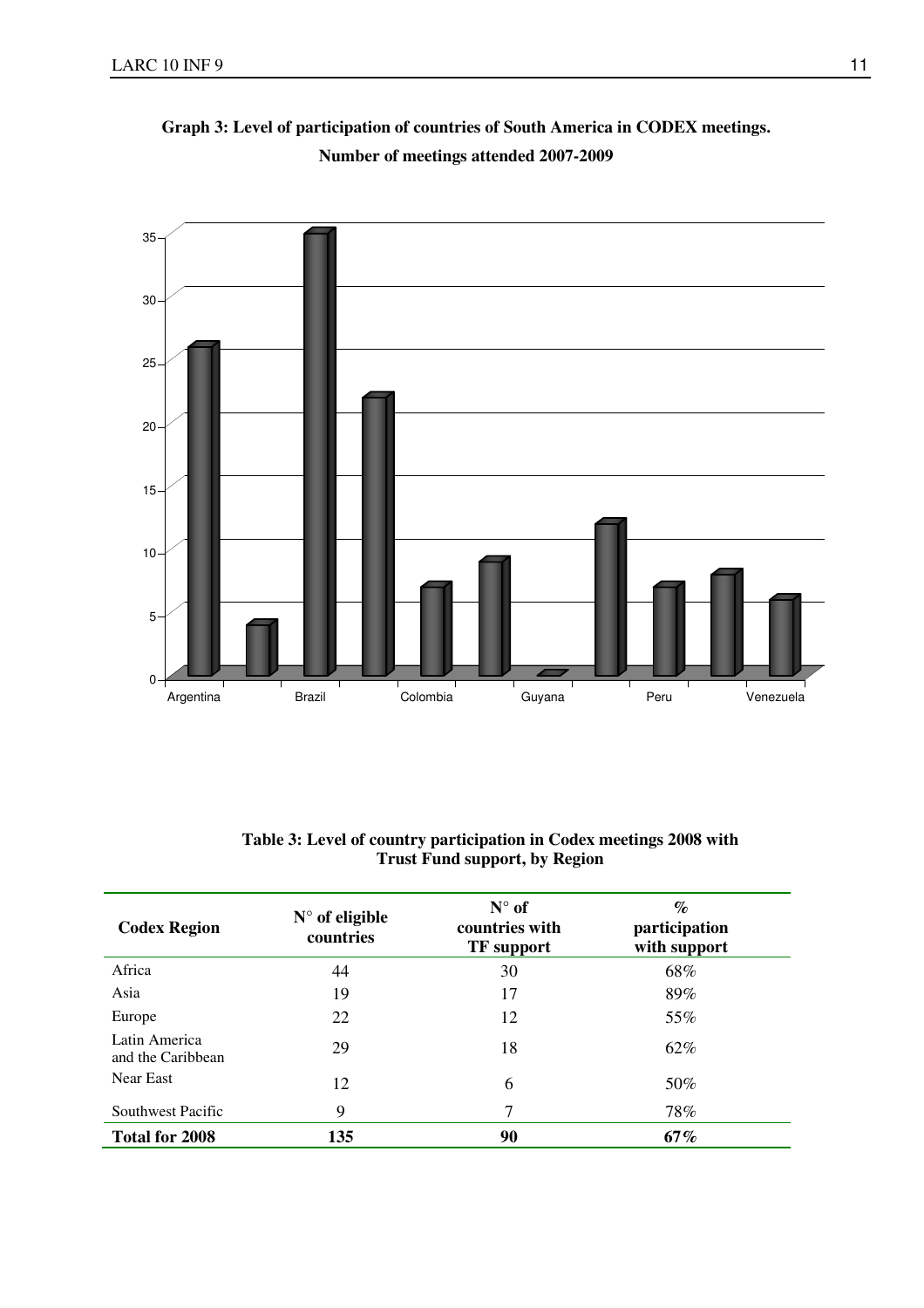### **II. Food Safety. FAO activities in LAC in 2008-2009**

30. During 2008 and 2009, FAO undertook numerous regional activities on common priority issues (workshops/seminars/training courses) in support of technical capacity building in the countries of the region, both to improve their participation in the formulation of standards and to facilitate their implementation of those standards.

31. It provided financial support for delegates of all the countries of the region to participate in the Codex Coordinating Committee for Latin America and the Caribbean (CCLAC 2008) and the prior training workshop on risk-based food inspection.

32. Training activities included: risk analysis; design of policies and strategies for systems of food safety control; risk-based inspection; HACCP (hazards analysis and critical control points) for small and medium enterprises; assistance in effective systems of food safety control and plant protection and animal health to meet the requirements of the international SPS standard; strengthening of institutional management (legislation, inspection, laboratories, management, communication) for implementation of sciencebased regulations; safety assessments of microbiological hazards; good hygienic practices for food handlers; regional network and database on risk assessment of *Vibrio* spp in seafood; biosafety of genetically modified foods; risk analysis of food contaminants; safety of feed and rations; determination of equivalence in SPS measures and systems; private standards of plant protection, animal health and food safety; sampling for microtoxins; food quality linked to origin and traditions. More than 20 specific Codex courses were given: Enhancing participation in Codex activities; Codex new electronic tools; the Codex process and You; support to Codex Contact Points and Committees in the region; Codex for inspectors; Codex for food producers.

33. The following materials were produced in Spanish, English and French to support capacity-building activities in the region: Manual on good hygienic practices in the preparation and sale of streetfood in Latin America and the Caribbean – training package with local examples, case studies and CD-Rom; manual on GM food safety assessment; analysis of risks relating to food safety - guide for national authorities on food safety; guidelines for application of HACCP in small and/or less developed enterprises; and a risk-based food inspection manual

34. Technical cooperation projects are under implementation (TCP,TF), with or without direct technical assistance, on food safety and Codex Alimentarius in the following countries: in Guatemala and Honduras, improvement at national level of safety and quality in the food chain and Codex guidelines; in Guatemala, evaluation of capacity and support to the national food control system; in Haiti, Belize and El Salvador, strengthening of the biosafety framework and case studies of national policies; in Cuba, capacity building in analysis of food risk; in Chile, risk analysis and preparation of electronic course on risk assessment for *Vibrio*; in Panama, strengthening of sanitary, phytosanitary and food safety systems; in Dominican Republic, strengthening of competitiveness of agrifood sector and ensuring of laboratory quality; in Trinidad and Tobago strengthening of national system of food safety, plant protection and animal health; in Jamaica, establishment of the National Codex Committee; in Haiti, rehabilitation of the food laboratory; in Barbados and the eastern Caribbean, HACCPbased inspection of streetfood. Direct technical assistance was provided to the new food safety agencies/systems of Panama, Dominican Republic, Trinidad and Tobago, Belize and Chile, while technical support was given to the food safety network in Mexico. Two regional projects are under way: assistance in designing and/or strengthening food safety policies; and food quality linked to origin and traditions in Latin America.

35. A number of dissemination and communication activities were conducted on Codex and issues related to food safety and quality: more than ten FAO/WHO electronic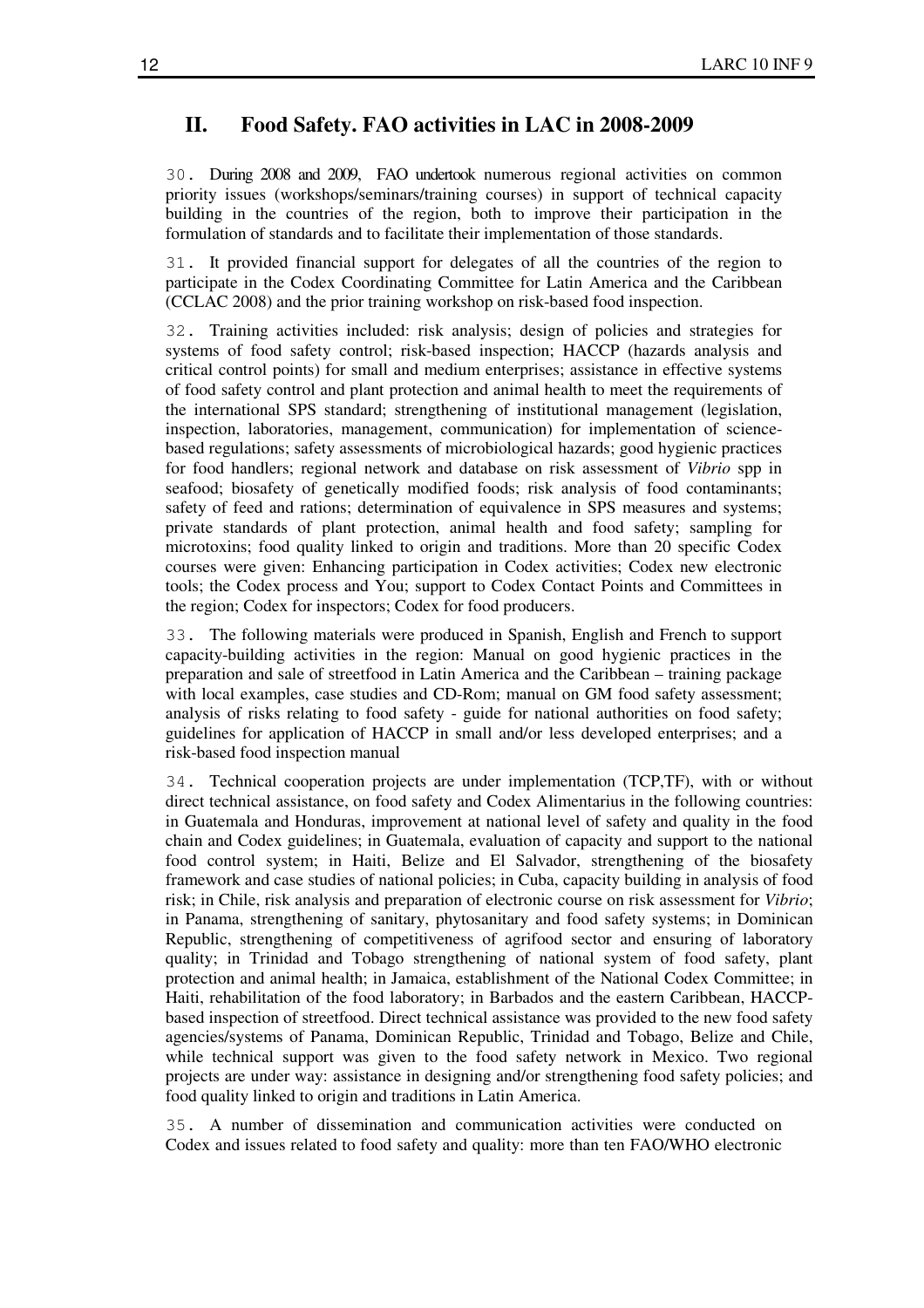courses "Enhancing participation in Codex activities", available on CD-Rom in Spanish and English<sup>10</sup>. Two FAO/RLC electronic courses were designed and are regularly given on the hygienic handling of food, providing tools to ensure food safety and information on Codex basic codes of hygiene<sup>11</sup>, and an electronic course on systems of food safety control outlining general concepts of food control systems and reviewing their components, Codex international standards, case studies and good practices.<sup>11</sup> The FAO/RLC communication campaign *Eat Safely* was launched in the LAC countries to prevent food-borne diseases, with information in English, Spanish and French on good practices for food safety and healthy eating, including food handling and preparation in the home following Codex guidelines.<sup>12</sup>

36. Information exchange mechanisms have been strengthened through the input of data and regional contents to the International Portal on Food Safety, Animal and Plant Health (http://www.ipfsaph.org/Es/default.jsp) and the International Food Safety Authorities Network (INFOSAN). The Emergency Prevention System for Transboundary Animal and Plant Pests and Diseases and the EMPRES Food Safety Programme have been expanded.

#### **Conclusions**

37. In view of the importance of the Codex Alimentarius as an international consensus body serving to protect public health and regulate world food trade, while acting as WTO reference on food safety and quality, the actual participation of LAC countries in Codex activities needs to be strengthened in the formulation of global standards (current participation of LAC countries in Commission sessions: 67% and 58% [Table 1 and 2] for the sessions of 2008 and 2009 respectively).

38. The Member Countries are invited to consider the options listed below for improving the current situation (but these options are not exclusive) and to express their opinion at the next Codex meetings. The following proposals are some of those put forward by Member Countries at recent meetings of the Codex Committees and Commission during 2008-2009 aimed at boosting their participation at such meetings. Some of the options can be combined:

- make best use of written comments at steps 3 and  $6$ ;<sup>13</sup>
- foster dynamic exchange of opinions/comments outside physical meetings;
- reduce the number of Codex sessions per year and biennium;<sup>14</sup>
- concentrate all Codex sessions in Rome or Geneva;<sup>15</sup>
- introduce video-conferencing for Codex sessions;
- extend the Codex Trust Fund to all Codex members and sessions;<sup>16</sup>

<sup>10</sup> http://www.fao.org/ag/agn/agns/capacity\_elearning\_codex\_en.asp

<sup>11</sup> http://www.rlc.fao.org/nucleo/

<sup>&</sup>lt;sup>12</sup> The campaign materials are available from http://www.rlc.fao.org/es/prioridades/sanidad/comesano.htm

<sup>13</sup> ALINORM 09/32/REP, para. 284, the Commission agreed that, in accordance with the *Guidelines to Chairpersons of Codex Committees and Ad Hoc Intergovernmental Task Forces*, the Chairpersons of Codex Committees should consider written comments.

<sup>14</sup> ALINORM 09/32/REP, para. 287, the Commission noted that the Committee on General Principles had not supported this proposal as the number of sessions depended on the workload of Codex subsidiary bodies.

<sup>&</sup>lt;sup>15</sup> ALINORM 09/32/REP, para. 291, the Secretariat recalled that the Codex system relied on host countries for Codex sessions other than the Commission and Coordinating Committees and informed the Commission that holding sessions in Rome or Geneva would result in an additional cost of approximately 200 000 USD, which might create serious difficulties for host countries; para. 294, the Commission also supported the conclusion of the Chairperson that, when more experience was gained with the application of these measures, further consideration could be given to the proposal for the gradual concentration of sessions in Rome or Geneva.

<sup>&</sup>lt;sup>16</sup> ALINORM 09/32/33, para. 131, the Committee considered that Proposal G (Extend the Codex Trust Fund to all Codex members and all Codex sessions) was desirable. Nevertheless, the implementation of Proposal G remained a big challenge given the current funding situation of the Codex Trust Fund.